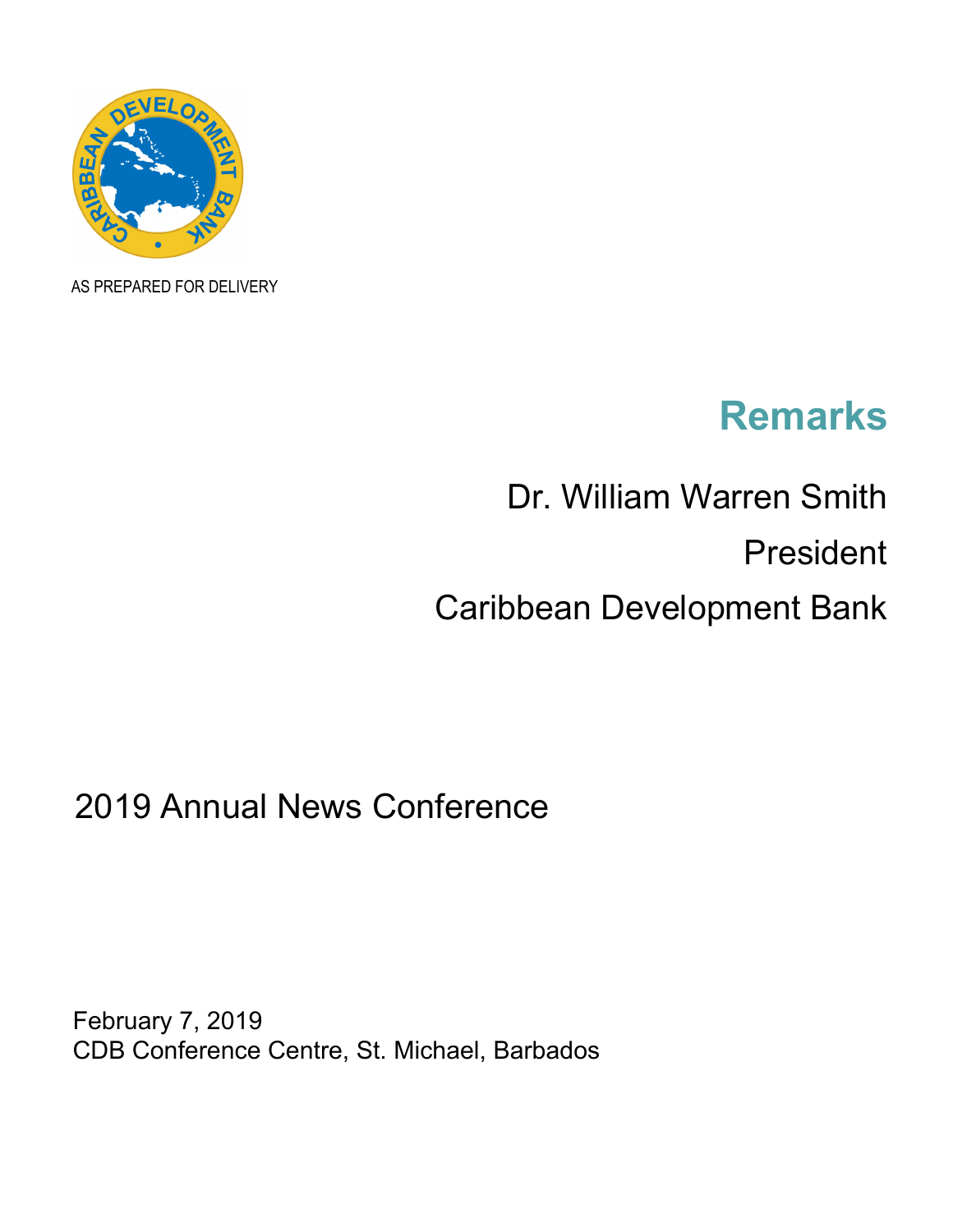Good morning all and thank you for coming to the Annual News Conference of the Caribbean Development Bank (CDB).

This morning's News Conference will consist of three presentations.

I will "get things rolling" by offering some very general observations about regional socioeconomic performance and prospects, taking into account the impact of global developments in 2018.

I will also share information with you concerning CDB's performance and the support we provided to our Borrowing Member Countries (BMCs) during the past year.

Our Director of Economics, Dr. Justin Ram, and our Director of Projects, Mr. Daniel Best, will do a "deeper dive" and provide you with:

- 1. a snapshot of our efforts to support our BMCs in responding to socio-economic challenges;
- 2. highlights of projects that were approved and under implementation in 2018; and
- 3. an indication of how we, at CDB, have been helping our BMCs to address some key implementation challenges.

The current international economic environment is characterised by escalating trade tensions, volatile commodity markets, and policy uncertainty with respect to both BREXIT and U.S. trade.

Taking these concerns into consideration, global economic growth is estimated to have been 3.7% in 2018.

Last year, the majority of the Bank's BMCs recorded economic growth averaging 1.9%, compared with 0.5% in 2017. The fastest growing economies were Grenada (5.2%), Antigua and Barbuda (3.5%) and Guyana (3.4%).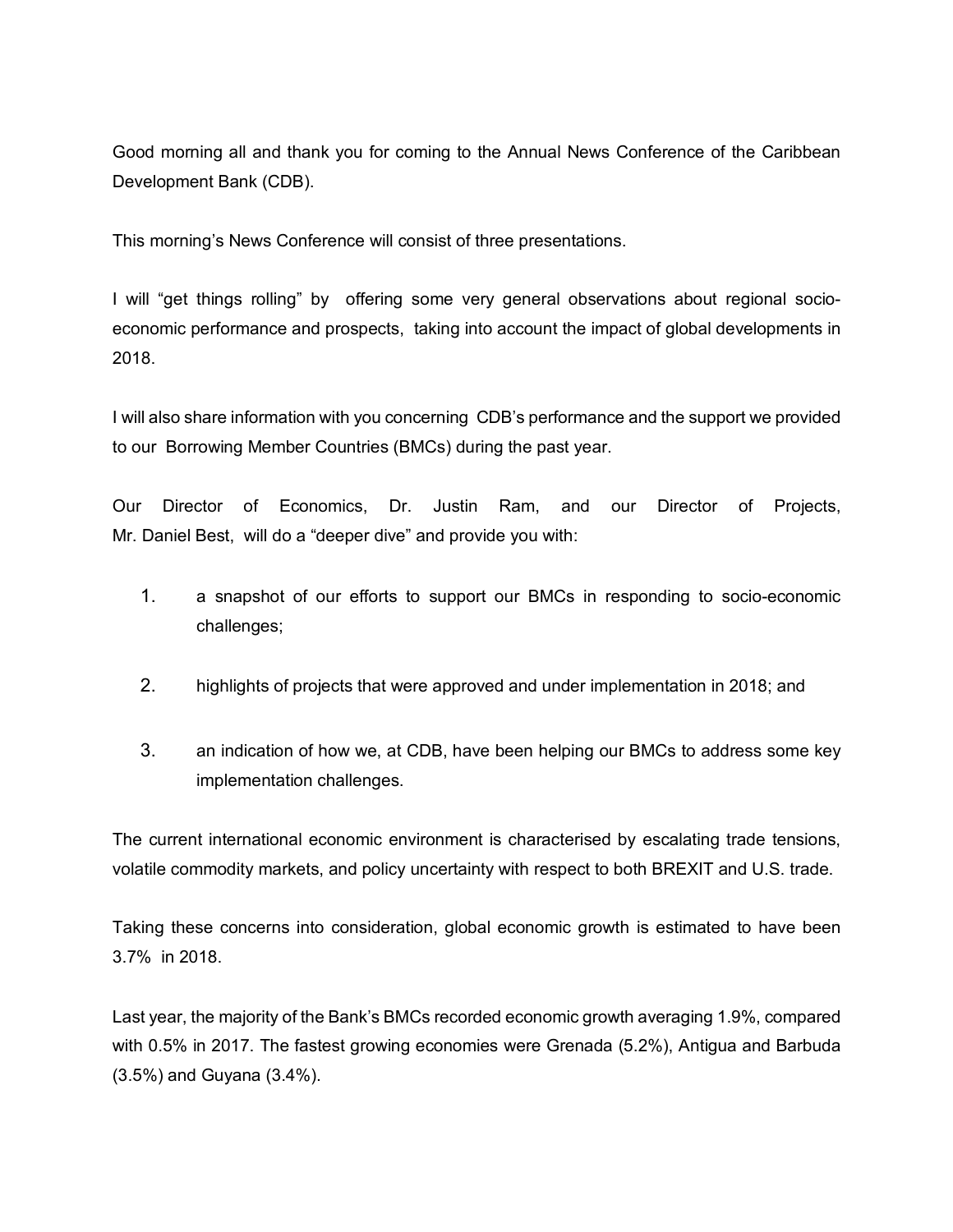In the case of Grenada, its strong performance continued a five-year positive trend that averages around 5%. For Antigua and Barbuda and some of the other BMCs that were affected by the 2017 hurricane season, reconstruction efforts contributed to their upturn.

Conversely, real GDP contracted in Barbados despite modest gains in tourism, one of its key sectors. This contraction was attributed to the impact of fiscal consolidation and the fall in construction activity.

Anguilla's economy also declined, due to an almost 40% fall-off in visitor arrivals, following hurricane damage to the hotel stock in 2017.

For the same reason, the Virgin Islands experienced a 50% decline in visitor arrivals. Nevertheless, real GDP grew by over 2% as a result of buoyant business and financial services activity.

Most other BMCs welcomed growth in visitor arrivals. According to the Caribbean Tourism Organization visitor arrivals increased by 15% in Belize, and by about 10% in the Cayman Islands and in Grenada.

Turning now to the commodity exporting countries, higher oil production and prices drove higher growth in Suriname and in Trinidad and Tobago. Buoyant gold prices also benefited Suriname, although there was little change in actual production.

Growth in Guyana was linked mainly to robust construction activity, in advance of the first commercial production of oil in 2020.

Fiscal performance varied across the Region.

Debt as a share of GDP decreased in 13 BMCs, although for at least half of our BMCs, the ratio continued to exceed the international benchmark of 60%.

Public finances in some BMCs continued to be affected following the 2017 hurricanes.

In Anguilla, tax revenues fell, while expenditure, much of it related to recovery, rose. In Antigua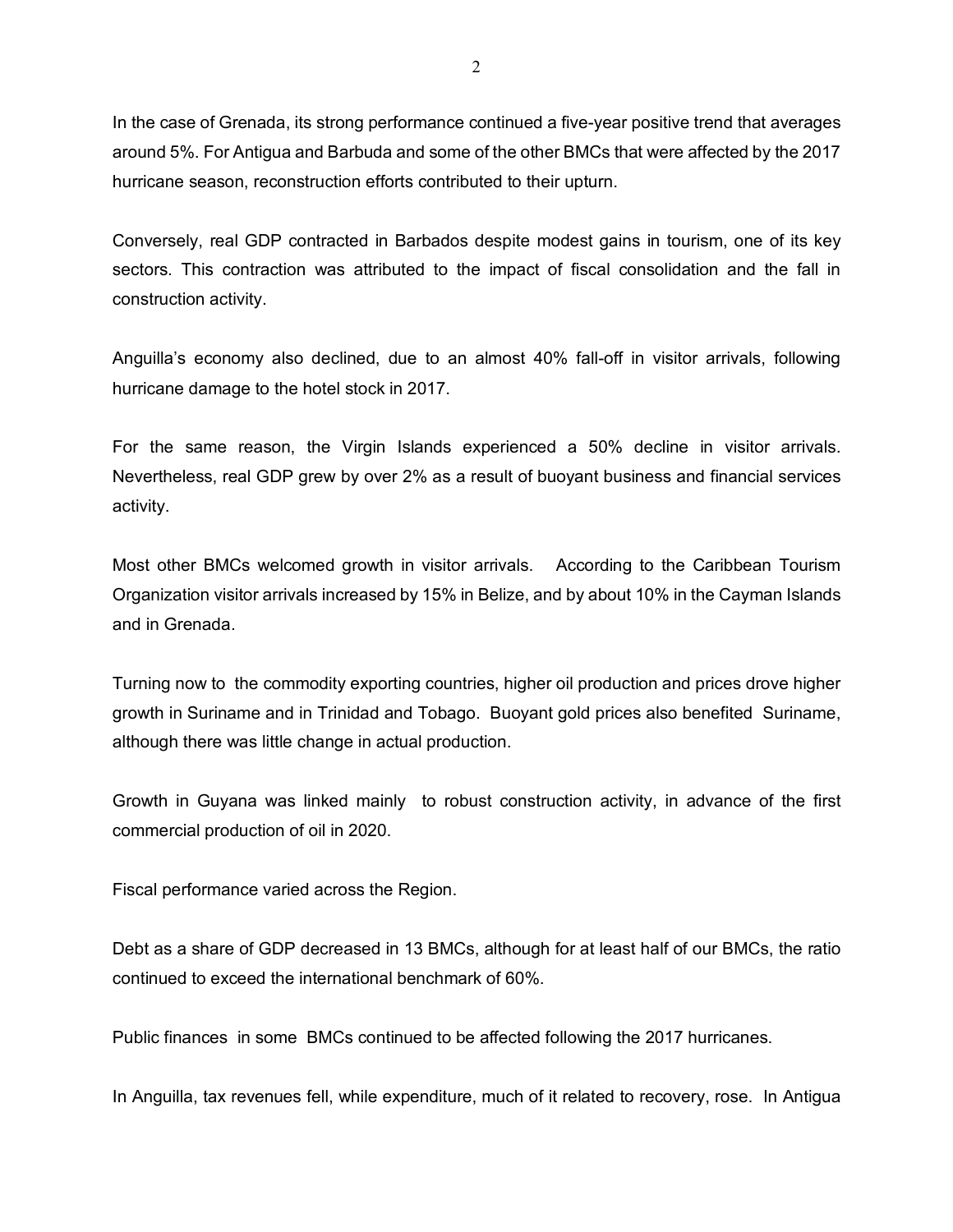and Barbuda, rising public expenditure was accompanied by lower non-tax revenues, especially from the Citizenship by Investment (CBI) programme.

Indeed, it was only in St. Kitts and Nevis that CBI revenues rose, following the launch of a new fund in late 2017.

For Grenada, the fiscal position continued to improve, thanks to strengthened expenditure management and tax compliance. Sustained economic growth contributed to better fiscal performance in Suriname and in Trinidad and Tobago.

As part of the first stage of recovery in Barbados, debt restructuring and fiscal restraint helped to achieve an increased primary surplus.

Belize also recorded a primary surplus, attributable to revenue enhancement measures taken as it sought to meet the requirements of its 2017 debt restructuring programme.

Despite projections of deceleration in global economic activity, the 2019 economic outlook for our BMCs is positive. CDB is projecting that real GDP growth will be around 2%, as construction, tourism, and the extractive industries, such as gold and oil, are expected to expand.

To sustain these gains over the medium term, BMCs will need to step up their efforts to build longterm resilience and tackle at least three challenges head-on:

- 1. *Climate change, evidenced by extreme weather events, and energy insecurity*;
- 2. *Wide fiscal deficits and high public debt*; *and*
- 3. *High unemployment*, *especially among the youth*.

So what has CDB been doing to support its BMCs?

The Bank approved projects totaling US\$352 million. Disbursements totaled USS280 million, representing a 20% increase compared with 2017.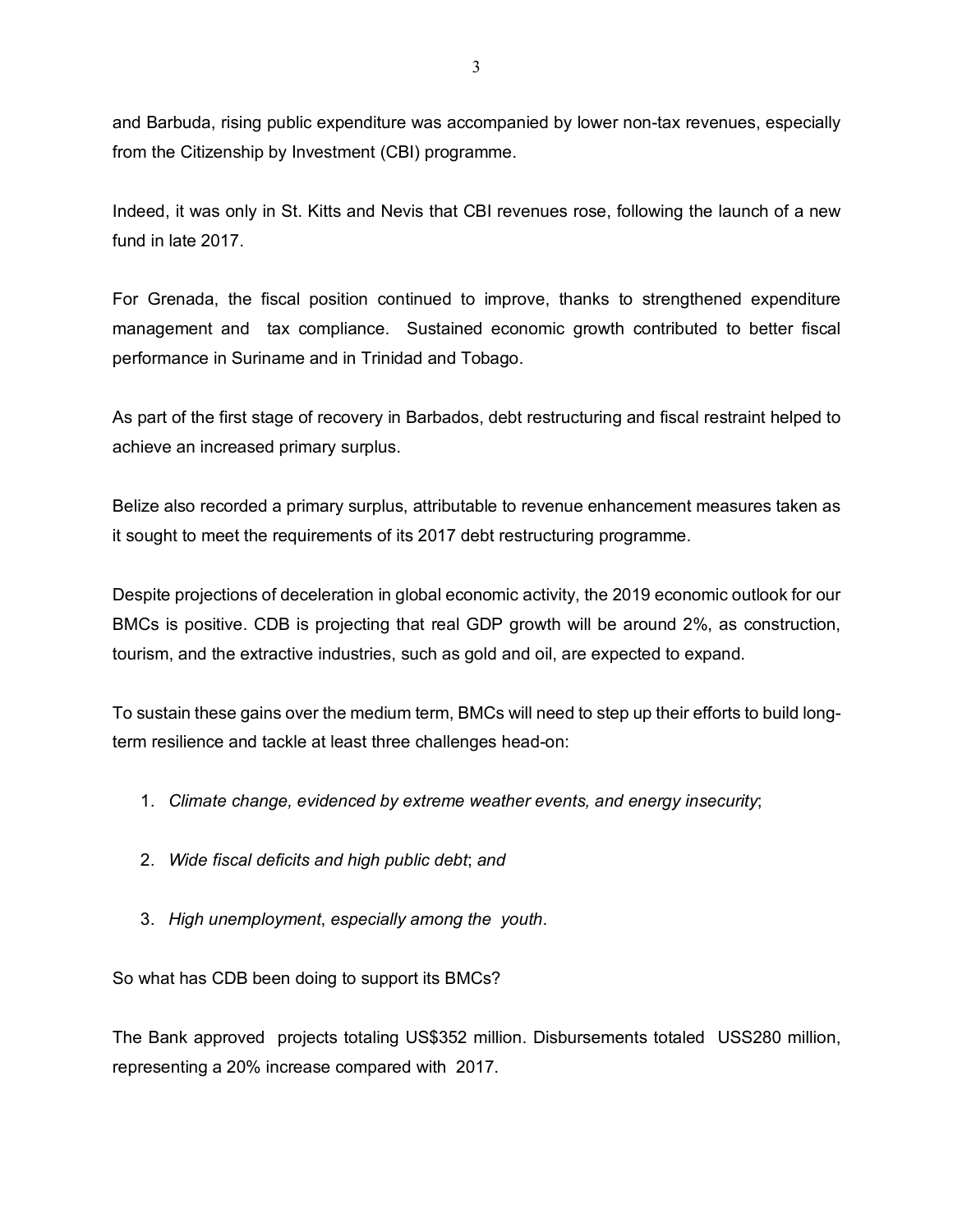In 2018, CDB supported countries in building climate and economic resilience.

We directed considerable resources towards countries seeking to *build back better*. The Bank provided financing to the Virgin Islands (US\$50 million) and Anguilla (US\$14.9 million).

CDB and the United Kingdom Department for International Development signed an agreement, adding GBP30 million (million) to the United Kingdom Caribbean Infrastructure Partnership Fund (UKCIF) to establish a reconstruction window for Barbuda and Dominica.

The Bank also signed an agreement with the Green Climate Fund (GCF), opening the door for more climate finance projects in the Region. This Agreement is catalysing our efforts to mobilise much-needed low-cost funding to build climate resilience in our BMCs.

Additionally, the Government of Canada approached CDB to establish and administer the Dominica Disaster Recovery and Resilience Fund. The grant funding will enhance post-disaster response, build more climate-resilient schools and empower communities across the country.

These new resources will also cover the Government's premiums for parametric risk insurance for 2018 and 2019 under CCRIF SPC, formerly known as the Caribbean Catastrophe Risk Insurance Facility.

We cannot speak about climate resilience without mentioning energy security  $-$  an important element of CDB's strategy to support its BMCs' economic transformation.

In 2018, we stepped up financing for energy-efficient street-lighting initiatives. The demand for these is increasing as countries seek to address high energy bills and citizen insecurity, and to meet their commitments to accelerating the rate of improvement in energy efficiency.

Last year, The Bahamas became the sixth BMC to benefit from the Bank's financing of energyefficient street lighting projects, with a loan of US\$14.5 million, more than half of which was provided through the European Investment Bank's Climate Action Line of Credit.

In partnership with the Inter-American Development Bank, CDB mobilised more than US\$85 million for geothermal development in five Eastern Caribbean countries.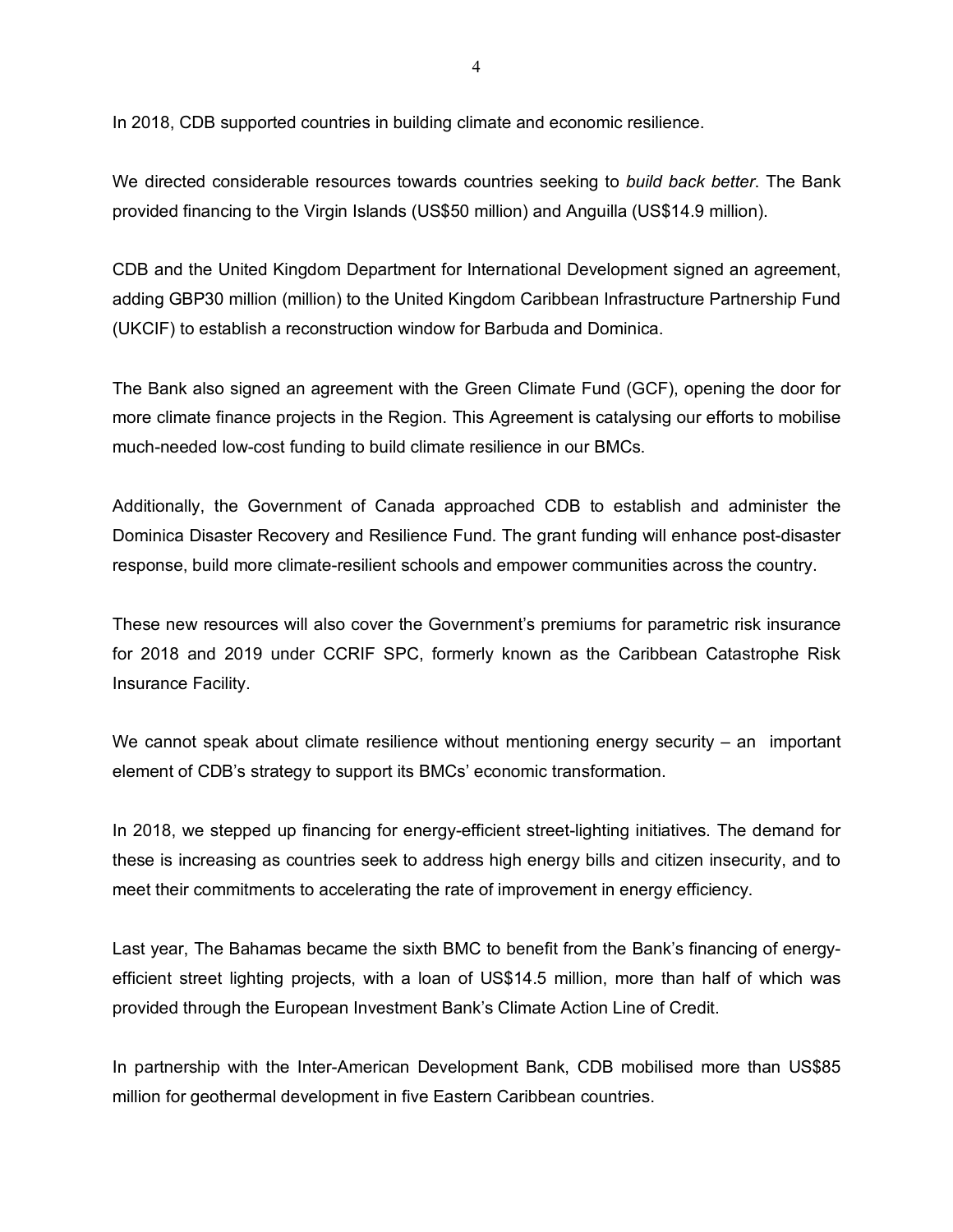This funding expanded the pool of existing resources under the Sustainable Energy Facility, with US\$80 million coming from GCF and US\$5.6 million from the Government of the Republic of Italy.

The funds will go towards financing pre-feasibility studies and the often cost-intensive and riskier stages of development, including, exploration drilling, and field and plant development. Beneficiaries of the additional financing are Dominica, Grenada, St. Kitts and Nevis, Saint Lucia, and St. Vincent and the Grenadines.

Far too many Caribbean countries are still grappling with the challenges of fiscal deficits and high public debt, both of which stymie economic growth and hinder transformation and sustainability.

Therefore, in 2018 we supported the Government of Barbados' efforts to address these challenges through the Barbados Economic Recovery and Transformation (BERT) programme.

In response to the Government's request, CDB provided a loan of US\$75 million to facilitate fiscal sustainability, economic growth and social protection.

We will further support BERT with more policy-based funding over each of the next three years. Our Director of Economics will give further details on this when I have completed my remarks.

However, there have been some good-news stories in our Region.

It should be noted that countries such as Grenada, Jamaica, and St. Kitts and Nevis have been reaping the benefits of their home-grown economic reform programmes, which have led to consecutive real GDP growth, fiscal surpluses, and declining debt-to-GDP ratios over the last five years.

Youth unemployment continues to be a challenge for Caribbean policymakers. The International Labour Organisation estimates that one in every four young persons is not able to find work.

This persistent trend belies the great strides that have been made in increasing education investments in the last decade.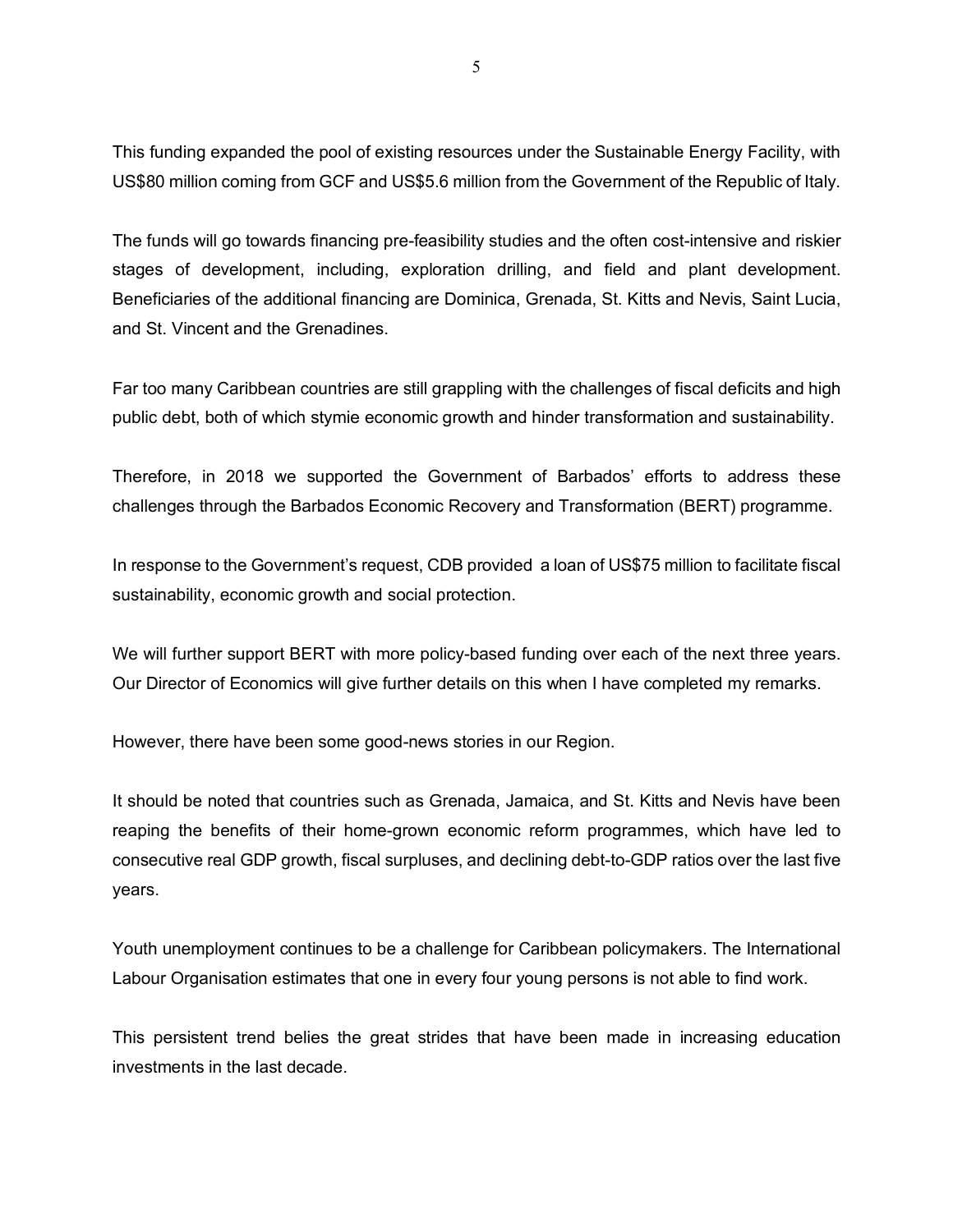However, targeted policy interventions and community engagement have helped to reduce unemployment in many BMCs.

In Jamaica, for example, unemployment fell to an all-time low of 8.4% in July 2018, as a result of improvements in the doing business environment and in macro-economic stability.

There were more jobs for young men and women in the business process outsourcing and construction sectors. Other countries reporting declines in overall unemployment include The Bahamas, Cayman Islands, Grenada, and Suriname.

All of CDB's efforts to build climate resilience, strengthen energy security and address high debt, put people first.

How do we achieve this?

By targeting our funding at projects that are designed specifically to address the critical social issues associated with high unemployment, income inequality and citizen insecurity!

We and our member countries recognise that it is the private sector which has to increasingly take a lead role in creating opportunities for growth.

More importantly, in the context of our Region, that private sector will be largely micro, small and medium-sized enterprises.

To that end, we are creating financing instruments that target MSMEs.

In a few minutes, our Director of Projects will share with you in detail some of the social interventions CDB made in 2018.

Allow me, however, to highlight one initiative with small beginnings and big potential.

In 2018, we, at CDB, launched the Cultural and Creative Industries Innovation Fund (CIIF), which was seeded with start-up capital of US\$2.6 million from CDB's own resources.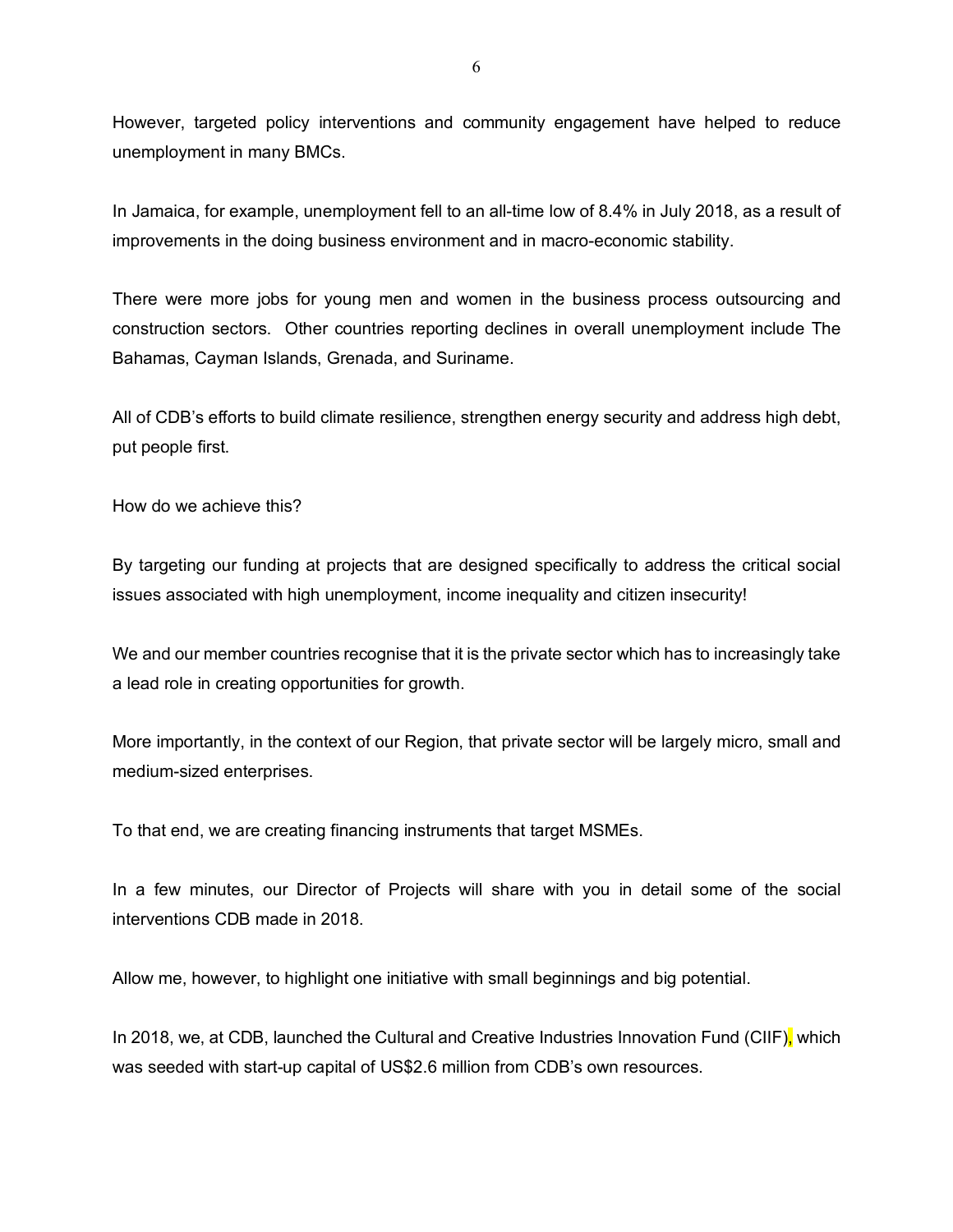We envisage the rapid expansion of the CIIF into a major source of funding for the sector.

We designed it to be a multi-donor Fund and our ambition is for it to develop as a platform for supporting innovation; for driving sustainable growth; and for increasing employment opportunities, especially for our young people.

It is clear that the challenges our countries face are increasingly complex. This will require change and transformation - internally at CDB, and in our BMCs, but also at the regional level.

We have begun to adapt and to wring the changes; and we are maintaining this momentum.

As our institution approaches its  $50<sup>th</sup>$  anniversary year, digital transformation and innovation have risen to the top of our agenda.

This means leveraging technology to deliver higher-quality service and greater value to our members and partners.

It is important that CDB remains the development partner that Caribbean Governments turn to *first* for solutions—whether they be funding, advice or technical assistance.

And digital transformation will help us to maintain our position as the devopment partner of choice for our Caribbean countries.

Now what is the shape of the transformation which we envisage for our BMCs?

The transformation process is one which will enable success on the road to becoming resilient Caribbean societies.

How will we get there?

We will need to be disciplined in ensuring we have sound governance structures and systems in place.

These will be evidenced by strong institutions with the capacity to build economic resilience, end